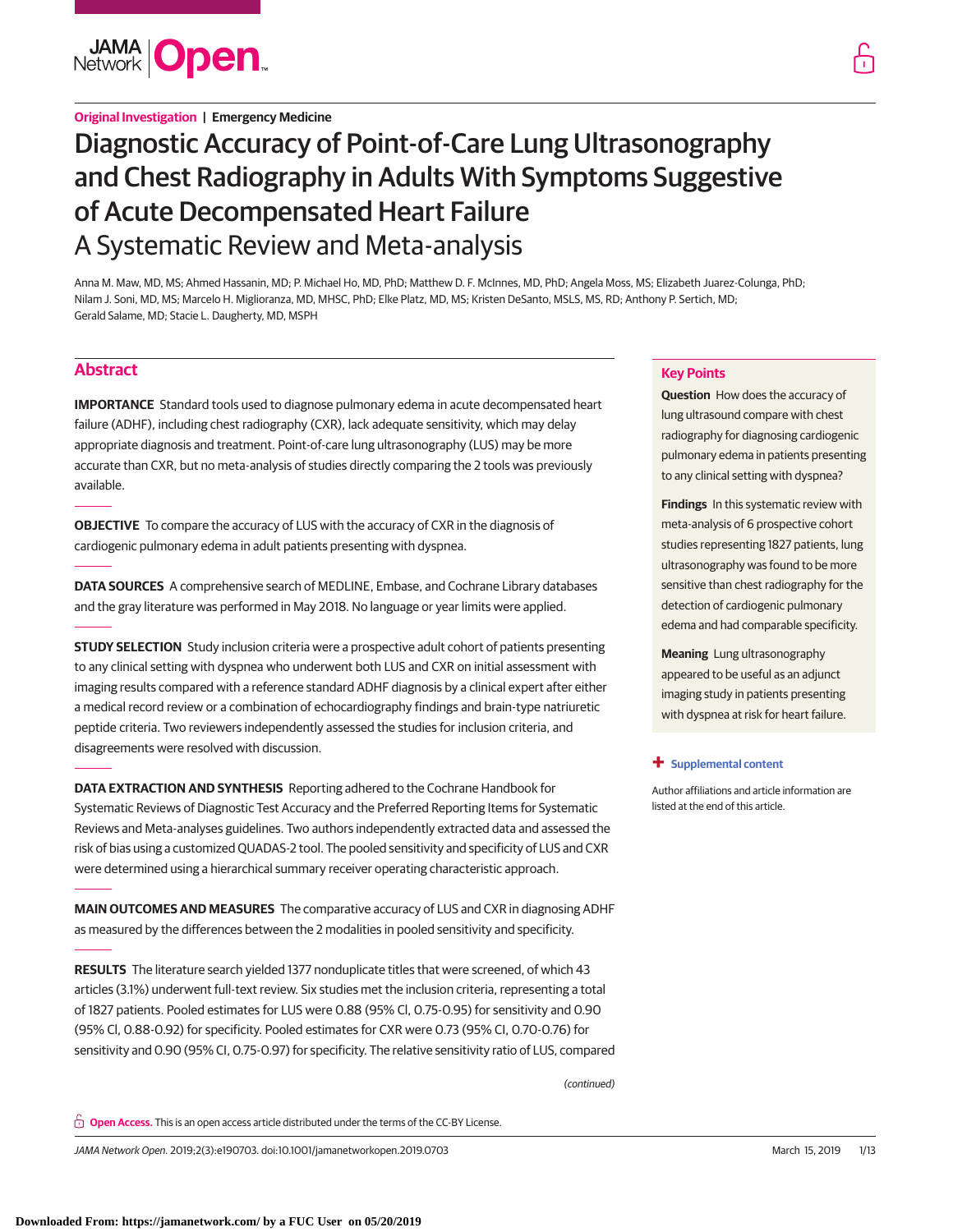#### Abstract (continued)

with CXR, was 1.2 (95% CI, 1.08-1.34;  $P <$  .001), but no difference was found in specificity between tests (relative specificity ratio, 1.0; 95% CI, 0.90-1.11;  $P = .96$ ).

**CONCLUSIONS AND RELEVANCE** The findings suggest that LUS is more sensitive than CXR in detecting pulmonary edema in ADHF; LUS should be considered as an adjunct imaging modality in the evaluation of patients with dyspnea at risk of ADHF.

JAMA Network Open. 2019;2(3):e190703. doi[:10.1001/jamanetworkopen.2019.0703](https://jama.jamanetwork.com/article.aspx?doi=10.1001/jamanetworkopen.2019.0703&utm_campaign=articlePDF%26utm_medium=articlePDFlink%26utm_source=articlePDF%26utm_content=jamanetworkopen.2019.0703)

# **Introduction**

Acute decompensated heart failure (ADHF) is the primary cause in up to 40% of older adults presenting with dyspnea,<sup>1</sup> one of the leading reasons for emergency department visits in the United States.<sup>2</sup> The diagnostic workup for ADHF can be challenging and often requires several tests. The insensitivity of guideline-recommended tools for diagnosing ADHF, such as chest radiography (CXR), physical examination, and brain-type natriuretic peptide (BNP),  $3.4$  is known to delay treatment, which is associated with an increase in mortality.<sup>5,6</sup> In particular, the sensitivity of CXR in detecting pulmonary edema is limited, with 20% being a false-negative.<sup>7,8</sup> Given the limitations of current tools to diagnose ADHF, the National Heart, Lung, and Blood Institute Working Group on Emergency Department Management of Acute Heart Failure has prioritized the development of new techniques for the diagnosis and monitoring of ADHF.<sup>9</sup>

Point-of-care lung ultrasonography (LUS), which is performed and interpreted at the bedside by the treating clinician, has emerged as a practical diagnostic tool for several lung pathologies. Growing evidence indicates that LUS has comparable or superior accuracy over CXR for many of the most common causes of dyspnea.10-12 Sonographic B-lines are hyperechoic reverberation artifacts that extend vertically from the pleural surface to the bottom of the screen and move synchronously with lung sliding.<sup>13</sup> The number of B-lines seen on LUS has been shown to offer a semiquantitative measure of extravascular lung water content.<sup>14-16</sup> However, data on the diagnostic accuracy of LUS for cardiogenic pulmonary edema are conflicting, with reported sensitivity ranging from 57%<sup>17</sup> to higher than 95%.<sup>18,19</sup> Given its potential advantages over CXR, including its ease of acquisition, immediate availability of results, and evidence of comparable accuracy, LUS could have important implications for standard of care in the evaluation of patients with dyspnea at risk for ADHF.

Although previous systematic reviews have focused on the accuracy of various tools to diagnose ADHF in patients presenting with dyspnea,<sup>20,21</sup> none of them has directly compared the accuracy of LUS with CXR accuracy. The objective of this study was to perform a systematic review with meta-analysis to determine the comparative accuracy of LUS and CXR for the diagnosis of cardiogenic pulmonary edema in patients presenting with dyspnea.

## **Methods**

This systematic review was conducted in compliance with the recommendations from the Cochrane Handbook for Systematic Reviews of Diagnostic Test Accuracy.<sup>22</sup> This study followed the Preferred Reporting Items for Systematic Reviews and Meta-analyses [\(PRISMA\)](http://www.equator-network.org/reporting-guidelines/prisma/) reporting guideline.<sup>23</sup> The study protocol was registered on PROSPERO<sup>24</sup> prior to study selection.

## **Search Strategy**

A comprehensive literature search of MEDLINE, Embase, and Cochrane Library databases was performed in November 2017 and was updated in May 2018. A search of the gray literature was also performed through May 2018 and included conference proceedings from 2014 to 2018 of the American College of Chest Physicians (Annual Meeting Abstract supplements), American Heart

 $\stackrel{\frown}{\Pi}$  JAMA Network Open. 2019;2(3):e190703. doi:10.1001/jamanetworkopen.2019.0703 (Reprinted) March 15, 2019 2/13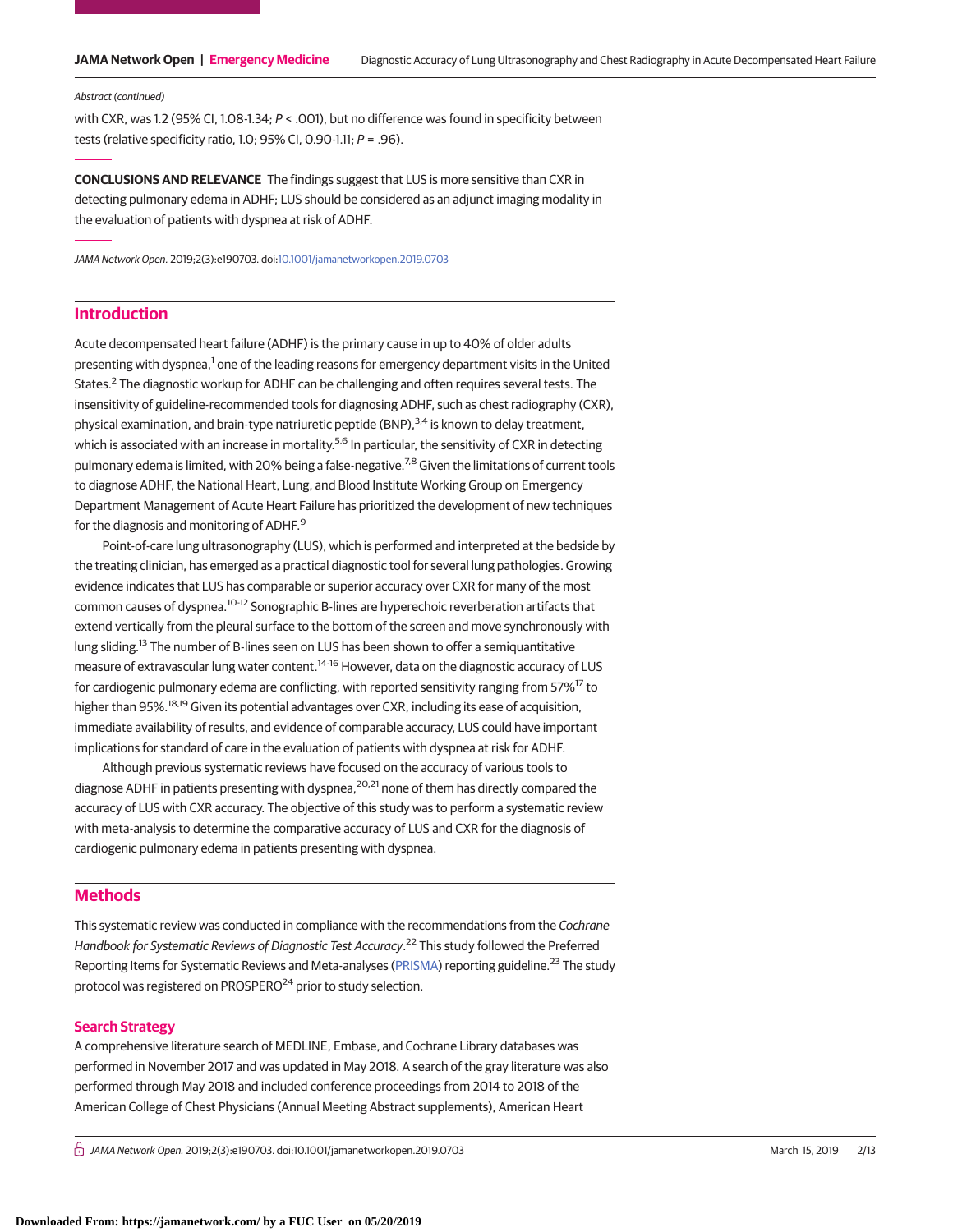Association (Scientific Sessions abstracts), and American College of Cardiology (Annual Scientific Sessions abstracts) as well as from ClinicalTrials.gov and ProQuest Dissertations and Theses databases.

The search strategy (eTable 1 in the [Supplement\)](https://jama.jamanetwork.com/article.aspx?doi=10.1001/jamanetworkopen.2019.0703&utm_campaign=articlePDF%26utm_medium=articlePDFlink%26utm_source=articlePDF%26utm_content=jamanetworkopen.2019.0703) was developed by our principal investigator (A.M.M.) in collaboration with a medical librarian (K.D.). No language or year limits were applied. Retrieved titles and abstracts were independently reviewed by 2 of us (G.S. and A.S.). Full-text versions of relevant studies were retrieved for further evaluation, and the inclusion criteria were applied independently by 2 of us (A.M.M. and A.H.). The inclusion criteria required studies to be prospective cohorts of adult patients presenting with acute dyspnea to any clinical setting in which both LUS and CXR were performed on initial assessment of all patients. In addition, a reference standard of an ADHF diagnosis had to be made by an independent expert after a medical record audit<sup>20</sup> or a combination of echocardiographic findings and BNP criteria. Sufficient data to calculate both sensitivity and specificity were also required. Study participants could not be a subset of patients from another included paper (ie, no overlapping samples or duplicate patients).

#### **Data Extraction and Quality Assessment**

Two of us (A. M. and A. H.) independently extracted data by using standardized data-extraction sheets. When pertinent data were not included in a manuscript, the study's corresponding author was contacted. If no reply was received or the authors did not have the requested information, the data were labeled as not specified.

Data were extracted into 3 tables. **Table 1** and **Table 2** show relevant study characteristics. The numeric data necessary to create 2-by-2 contingency tables were extracted into a third table, from which sensitivity and specificity were then calculated. In the case of multiple individuals interpreting the LUS within the primary study, we determined the mean LUS results (ie, the number of B-lines) of all interpreters. In the case of an individual study reporting more than 1 threshold, our a priori plan was to use the threshold closest to those of all other included studies.

## **Assessment of Risk of Bias and Applicability**

A customized QUADAS-2 tool<sup>28</sup> was applied to assess the risk of bias and applicability to the research question. Two of us (A.M.M. and A.H.) applied the tool independently to all studies. Disagreements between us were resolved by discussion. Interrater agreement of QUADAS-2 ratings were assessed using Cohen κ statistic and Gwet AC1.<sup>29,30</sup>

| Table 1. Study Characteristics            |                                            |                                     |                                                                                                            |                            |          |                      |                       |                     |  |  |
|-------------------------------------------|--------------------------------------------|-------------------------------------|------------------------------------------------------------------------------------------------------------|----------------------------|----------|----------------------|-----------------------|---------------------|--|--|
|                                           | Enrollment<br>Study-Specific<br>Geographic |                                     |                                                                                                            | <b>No. of Participants</b> |          | <b>Patients With</b> | Age, Mean (SD) or     | % of Female         |  |  |
| Source                                    | Location                                   | Period                              | <b>Exclusion Criteria</b>                                                                                  | Enrolled                   | Analyzed | ADHF, No. (%)        | Median (IQR), y       | <b>Participants</b> |  |  |
| Setting: Emergency Department             |                                            |                                     |                                                                                                            |                            |          |                      |                       |                     |  |  |
| Baker et al, <sup>25</sup> 2013           | Australia                                  | March 2011 to<br>February 2012      | Patients needing active<br>resuscitation; symptoms<br>associated with trauma                               | 230                        | 204      | 41(20)               | Median (IQR): 76 (15) | 46                  |  |  |
| Öhman et al, 18 2017                      | <b>The</b><br>Netherlands                  | <b>July 2014 to</b><br>January 2015 | Age <18 y; history of<br>pulmonary fibrosis; mitral<br>stenosis or a prosthetic mitral<br>position on echo | 100                        | 100      | 52(52)               | Mean (SD): 71 (15)    | Not specified       |  |  |
| Pivetta et al, <sup>26</sup> 2015         | Italy                                      | October 2010 to<br>September 2012   | Traumatic injury; patients<br>invasively ventilated at the time<br>of evaluation                           | 1008                       | 1005     | 463 (46)             | Median (IQR): 77 (13) | 46                  |  |  |
| Sartini et al, <sup>17</sup> 2017         | Italy                                      | January 2011 and<br>February 2013   | Age <18 y; symptoms<br>associated with trauma                                                              | 255                        | 236      | 114(48)              | Mean (SD): 80 (12)    | 54                  |  |  |
| Setting: Internal Medicine Inpatient Ward |                                            |                                     |                                                                                                            |                            |          |                      |                       |                     |  |  |
| Perrone et al, <sup>27</sup> 2017         | Italy                                      | December 2014 to<br>June 2016       | History of pulmonary cancer;<br>history of fibrothorax or<br>congenital lung diseases                      | 150                        | 130      | 80(62)               | Mean (SD): 81 (9)     | 54                  |  |  |
| Vitturi et al, <sup>19</sup> 2011         | Italy                                      | November 2007 to<br>March 2008      | Lung cancer; fibrothorax;<br>congenital pulmonary diseases;<br>major thoracic surgery                      | 152                        | 152      | 68 (45)              | Not specified         | Not specified       |  |  |

Abbreviations: ADHF, acute decompensated heart failure; IQR, interquartile range.

 $\stackrel{\frown}{\Pi}$  JAMA Network Open. 2019;2(3):e190703. doi:10.1001/jamanetworkopen.2019.0703 (Reprinted) March 15, 2019 3/13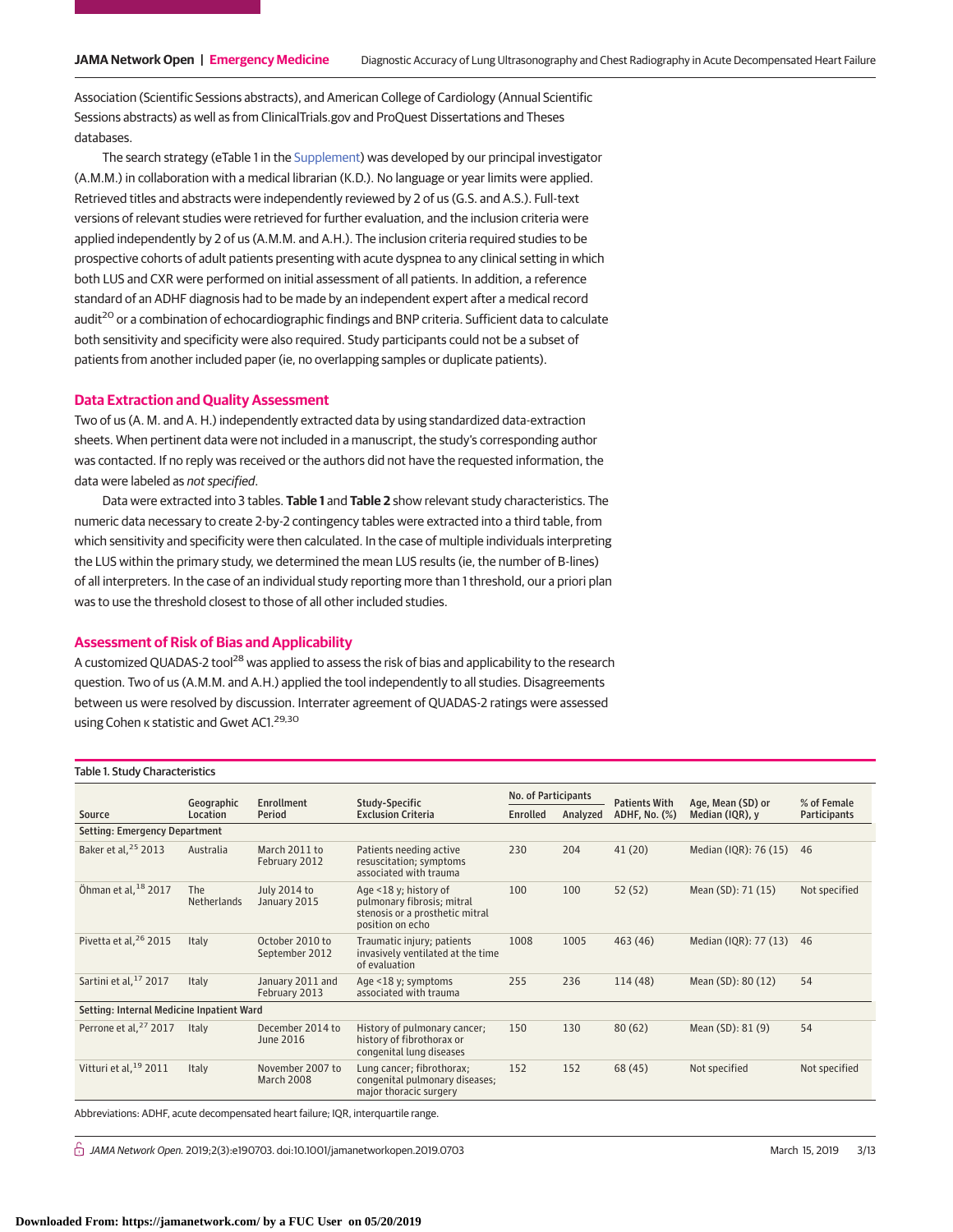|                                                      | Table 2. Index Test and Reference Characteristics                                                                                                                                                                                                                                                                |                                                                                                |                          |                                                     |                                                              |                                                                                        |                                                |                                                                                                                                                            |                                         |                                                                                                              |                                                                                                                                                                                                                                                        |
|------------------------------------------------------|------------------------------------------------------------------------------------------------------------------------------------------------------------------------------------------------------------------------------------------------------------------------------------------------------------------|------------------------------------------------------------------------------------------------|--------------------------|-----------------------------------------------------|--------------------------------------------------------------|----------------------------------------------------------------------------------------|------------------------------------------------|------------------------------------------------------------------------------------------------------------------------------------------------------------|-----------------------------------------|--------------------------------------------------------------------------------------------------------------|--------------------------------------------------------------------------------------------------------------------------------------------------------------------------------------------------------------------------------------------------------|
| Source                                               | Ultrasonography<br>Machine and<br>Transducer                                                                                                                                                                                                                                                                     | <b>Qualifications of</b><br>Sonographer<br>No. and                                             | LUS Clip, s<br>Length of | Scanned per<br>Hemi-Thorax<br>. of Lung<br>No. of I | Reliability <b>K</b><br>Interrater<br>$(95%$ CI)             | Threshold for a<br>Positive LUS                                                        | Interpreter <sup>a</sup><br>Snn                | <b>CXR</b> Technique                                                                                                                                       | Interpreter<br>CXR                      | LUS/CXR Time<br>Interval, h                                                                                  | Reference Diagnosis<br>Description of<br>Method                                                                                                                                                                                                        |
|                                                      | Setting: Emergency Department                                                                                                                                                                                                                                                                                    |                                                                                                |                          |                                                     |                                                              |                                                                                        |                                                |                                                                                                                                                            |                                         |                                                                                                              |                                                                                                                                                                                                                                                        |
| Baker<br>et al, <sup>25</sup><br>2013                | (GE), with a 2-5 MHz<br>GE Logic-e portable<br>ultrasonography<br>transducer<br>curvilinear                                                                                                                                                                                                                      | 1 experienced, 11<br>novices                                                                   | $\sim$                   | 4                                                   | $(0.72 - 0.92)^{b}$<br>$(0.45 - 0.95)^c$<br>and 0.70<br>0.82 | demonstrated in 22<br>areas bilaterally<br>Positive if 23<br><b>B-lines</b> were       | expert (read<br><b>Blinded LUS</b><br>offline) | for most patients<br>Postero-anterior                                                                                                                      | incomplete)<br>Radiologist<br>(blinding | intervening period<br>providing that no<br><1, or within 2,<br>occurred in the<br>management<br>active fluid | Medical record audit<br>cardiologist blinded<br>by a specialist<br>to LUS results                                                                                                                                                                      |
| $\frac{\text{Öhman}}{\text{et al}, \frac{18}{2017}}$ | (Philips), with phased<br>Philips CX 50, device<br>array transducer                                                                                                                                                                                                                                              | sonographer, with<br>1 experienced<br>examinations<br>>1000                                    | $5 - 10$                 | $\sim$                                              | 1(1.0, 1.0)                                                  | 닜<br>demonstrated in<br>area bilaterally<br>Positive if 23<br><b>B-lines</b> were      | sonographer<br>bedside)<br>(read at<br>Blinded | sometimes with a<br>Postero-anterior,<br>lateral view                                                                                                      | Radiologist<br>(blinding<br>unclear)    | specified otherwise<br>Immediately, not                                                                      | congestion on chest<br>fulfilled: "presence<br>more than 400 ng/l<br>and either a BNP of<br>of heart disease on<br>conventional echo<br>combination with<br>If the following 2<br>or a BNP of more<br>than 100 ng/lin<br>criteria were<br>radiography" |
| Pivetta<br>et al, <sup>26</sup><br>2015              | transducer (5-3 MHz)<br>Curvilinear                                                                                                                                                                                                                                                                              | qualifications are<br>department<br>emergency<br>physicians;<br>not clear<br>Multiple          | 5                        | 3                                                   | $(0.89 - 0.98)$<br>0.94                                      | demonstrated in 22<br>areas bilaterally<br>Positive if $\geq$ 2<br><b>B-lines</b> were | expert (read<br><b>Blinded LUS</b><br>offline) | postero-anterior<br><b>Typically</b>                                                                                                                       | Radiologist<br>(blinding<br>unclear)    | 1.5                                                                                                          | Medical record audit<br>cardiologist blinded<br>by an emergency<br>physician and a<br>to LUS results                                                                                                                                                   |
| $Sartini$<br>et al, $^{17}$<br>2017                  | (Esaote), with convex<br>Esaote MyLab30TM<br>and MyLab70TM<br>array transducer<br>(3.5-5 MHz)                                                                                                                                                                                                                    | physicians with at<br>least 50 previous<br>examinations<br>emergency<br>supervised<br>Multiple | NA (still<br>image)      | 6                                                   | Not reported                                                 | demonstrated in 22<br>areas bilaterally<br>Positive if $\geq$ 2<br><b>B-lines</b> were | sonographer<br>bedside)<br>(read at<br>Blinded | Postero-anterior                                                                                                                                           | Radiologist<br>(blinding<br>unclear)    | $\sim$                                                                                                       | Medical record audit,<br>emergency physician<br>on discharge, by 2<br>cardiologist and 1                                                                                                                                                               |
|                                                      | Setting: Internal Medicine Inpatient Ward                                                                                                                                                                                                                                                                        |                                                                                                |                          |                                                     |                                                              |                                                                                        |                                                |                                                                                                                                                            |                                         |                                                                                                              |                                                                                                                                                                                                                                                        |
| Perrone<br>et al, <sup>27</sup><br>2017              | with convex 3.5 MHz<br>sonograph (Esaote)<br>Esaote MyLab 5<br>transducer                                                                                                                                                                                                                                        | 1 skilled operator                                                                             | 5                        | 4                                                   | Not reported                                                 | demonstrated in 22<br>areas bilaterally<br>Positive if $\geq$ 2<br><b>B-lines</b> were | sonographer<br>bedside)<br>(read at<br>Blinded | Postero-anterior                                                                                                                                           | Radiologist<br>(blinding<br>unclear)    | Median (IQR): 12<br>(5 - 18)                                                                                 | experienced reviewer<br>Medical record audit<br>by an independent                                                                                                                                                                                      |
| Vitturi<br>et al, <sup>19</sup><br>2011              | XV (Toshiba), with<br>3.5 MHz convex<br>Toshiba Aplio<br>transducer                                                                                                                                                                                                                                              | experienced in<br><b>United States</b><br>2 internists<br>trained and                          | 10                       | $\sim$                                              | Not reported                                                 | was greater than 8<br>number of B- lines<br>Positive when the                          | sonographer<br>bedside)<br>(read at<br>Blinded | Postero-anterior                                                                                                                                           | Radiologist<br>(blinding<br>unclear)    | $2 - 6$                                                                                                      | accordance with AHA<br>by medical experts in<br>Medical record audit<br>guidelines                                                                                                                                                                     |
|                                                      | a All LUSs were interpreted either offline by an LUS expert blinded to all clinical data or bedside by a sonographer<br>Abbreviations: AHA, American Heart Association: BNP, brain-type natriuretic peptide: CXR, chest radiography;<br>IQR, interquartile range; LUS, lung ultrasonography; NA, not applicable. |                                                                                                |                          |                                                     |                                                              |                                                                                        |                                                | <sup>c</sup> Estimate for interrater reliability between LUS experts and novices.<br><sup>b</sup> Estimate for interrater reliability between LUS experts. |                                         |                                                                                                              |                                                                                                                                                                                                                                                        |

 $\hat{\Box}$  JAMA Network Open. 2019;2(3):e190703. doi:10.1001/jamanetworkopen.2019.0703 (Reprinted) March 15, 2019 4/13

the patient).

the patient).

 All LUSs were interpreted either offline by an LUS expert blinded to all clinical data or bedside by a sonographer blinded to all clinical information except that which could not be blinded (ie, the physical appearance of

blinded to all clinical information except that which could not be blinded (ie, the physical appearance of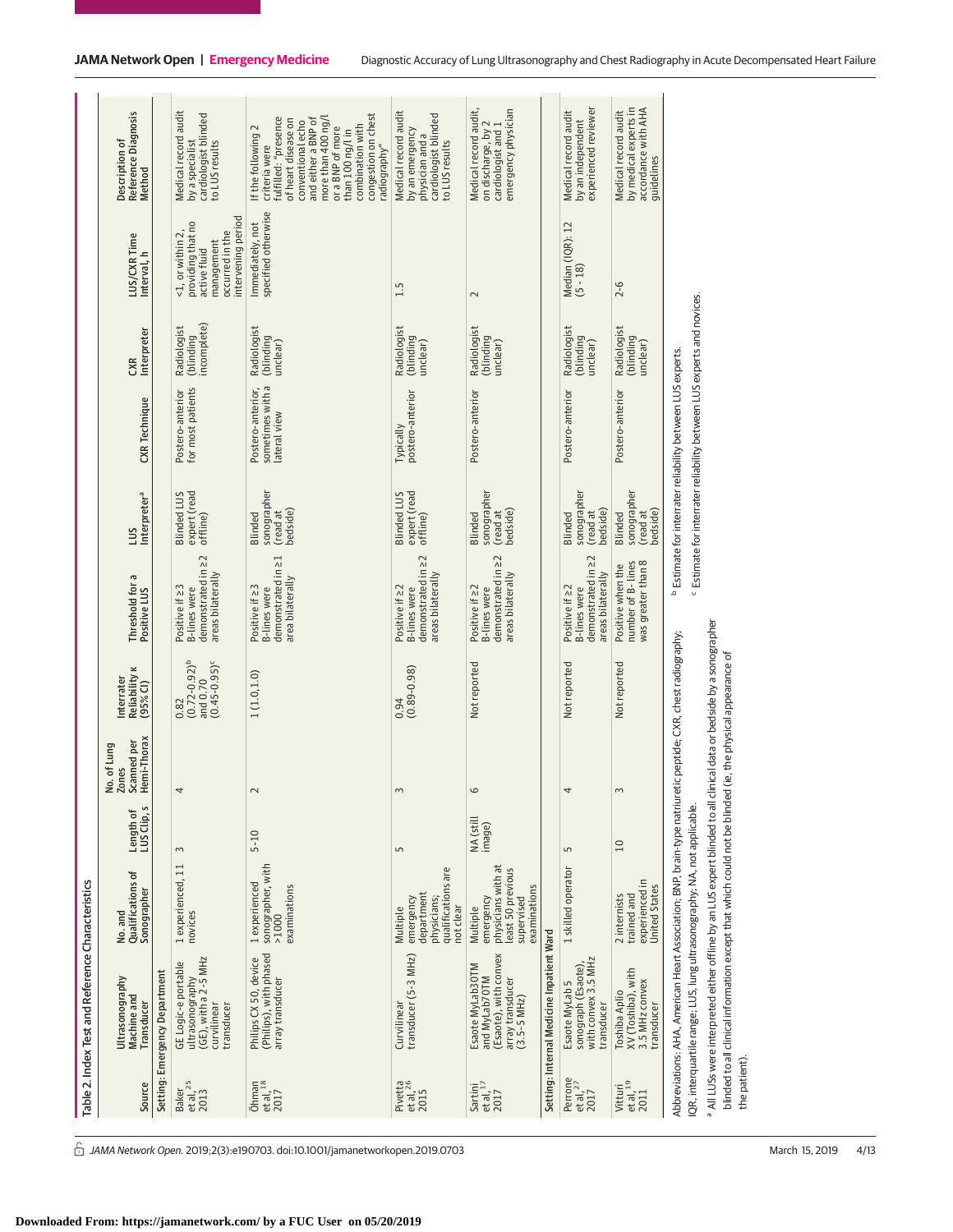Based on the QUADAS-2 tool, each article was evaluated for risk of bias in 4 domains. High risk of bias in each domain was defined as follows: (1) patient selection, the study enrollment was not consecutive or the study excluded patients that could introduce spectrum bias, which is the phenomenon that the performance of a diagnostic test will vary with the spectrum of severity of disease present in the cohort; (2) index test, the LUS or CXR results were interpreted without blinding to the reference standard or the other index test; (3) reference standard, the reference standard for ADHF diagnosis was interpreted without blinding to the results of the index tests (LUS or CXR); and (4) flow and timing, the interval between LUS and CXR exceeded 2 hours. eFigure 1 in the [Supplement](https://jama.jamanetwork.com/article.aspx?doi=10.1001/jamanetworkopen.2019.0703&utm_campaign=articlePDF%26utm_medium=articlePDFlink%26utm_source=articlePDF%26utm_content=jamanetworkopen.2019.0703) provides the QUADAS-2 tool used in this systematic review.

With regard to assessment of applicability, each article was evaluated for low and high concern for applicability to the research question. Using the patient selection, index test, and reference standard domains, we defined low applicability concern as follows: (1) patient selection, the patient presented to the health care setting with acute dyspnea; (2) index test, the CXR was performed according to the hospital's standard procedure; (3) index test, the LUS was acquired according to the international evidence-based recommendations for point-of-care LUS (Volpicelli criteria: 2 lung fields with 3 or more B-lines present bilaterally<sup>31</sup>) or a modification of it; and (4) reference standard, the diagnosis was based on medical record audit by 1 or more attending physicians or by structural heart disease on echocardiography and on BNP greater than 100 ng/l (to convert to picogram/milliliter, multiply by 1.0) or N-terminal pro-BNP greater than 900 pg/mL.

### **Data Analysis**

The a priori intention was to attempt a meta-analysis using the hierarchical summary receiver operating characteristic (HSROC) curve model.<sup>32,33</sup> The HSROC model is a statistically rigorous approach for the meta-analysis of diagnostic test accuracy studies.<sup>34</sup> It assumes that an underlying receiver operating characteristic curve exists within each study.<sup>35</sup> Pooled sensitivity and specificity were calculated from the parameter estimates of the HSROC model, as were positive and negative likelihood ratios. Positive and negative predictive values were calculated from pooled estimates of sensitivity and specificity as well as from pooled prevalence of the included studies. Using test type (LUS vs CXR) as a covariate, we performed an overall likelihood ratio test to evaluate the overall differences in sensitivity and specificity between index tests. Individual tests were also performed for differences in sensitivity and specificity between index tests. Statistical tests were performed as 2-sided tests with a P = .05 level of significance. The  $\chi^2$  and Wald tests were used to determine P values. Meta-analysis was performed using the SAS metadas macro, version 9.4 (SAS Institute Inc).

Individual study results for sensitivity and specificity were plotted on a forest plot to visually assess and explore study variability. With regard to the explanation for the variability seen between studies, we identified a priori 2 possible sources of variability: (1) spectrum of disease, which is the range of ADHF disease severity as measured by the need for positive pressure ventilation, intensive care unit admission, or outpatient care, and (2) threshold effect, which is the criteria used to define a positive test result. We assessed for threshold effect using a visual inspection of summary receiver operating characteristic (SROC) curves and Spearman rank correlation for sensitivity and 1-specificity.<sup>36</sup> Distribution of the study results closely along the estimated SROC curve suggests that differences in the threshold for a positive result among studies explain some of the variability observed. Publication bias was not assessed as no accepted method exists for its evaluation in a meta-analysis of diagnostic test accuracy studies.<sup>32</sup>

## **Results**

#### **Search**

**Figure 1** is a study flow diagram detailing search results and study inclusion. The search identified 1377 nonduplicate titles that underwent screening, of which 43 articles (3.1%) underwent full-text review. After application of the exclusion criteria, we identified 6 studies eligible for data extraction,

 $\bigcap$  JAMA Network Open. 2019;2(3):e190703. doi:10.1001/jamanetworkopen.2019.0703 (Reprinted) March 15, 2019 5/13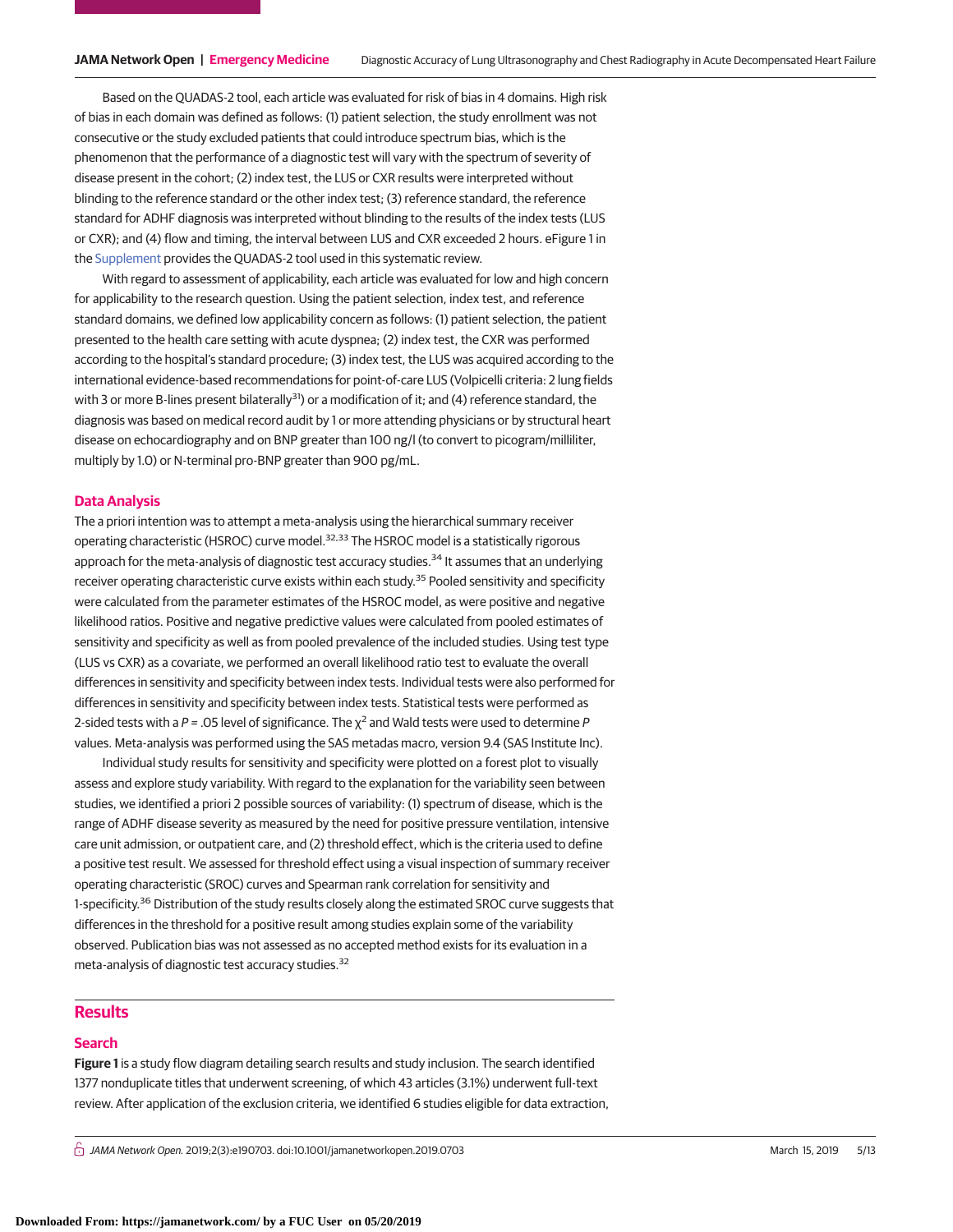representing a total of 1827 patients.17-19,25-27 Figure 1 provides reasons for exclusion and the number of studies excluded under each reason.

#### **Study Characteristics**

Table 1 summarizes the basic characteristics of the included studies. Four studies (67%) were conducted in emergency department cohorts and 2 studies (33%) in internal medicine ward patients who initially presented to the emergency department with dyspnea. Table 2 summarizes relevant index test and reference standard characteristics for included studies.

The number of LUS operators per study ranged from 1 to at least 12 (some studies reported multiple sonographers but did not specify the exact number), with each patient assessed by a single sonographer in 5 (83%) of 6 studies. In Vitturi et al,<sup>19</sup> the exception study, LUS was performed twice by 2 different sonographers on each patient to assess interoperator variability. Three studies (50%) reported the LUS interrater agreement as κ, which ranged from 0.70 to 1.00. In 4 studies (67%), the sonographers acquiring the images were blinded to all clinical information except that which was seen at the bedside (ie, physical appearance of the patient) and interpreted the ultrasonography images. In 2 studies (33%), an LUS expert blinded to all clinical information interpreted previously recorded images. The length of the LUS image clip ranged from a still image to 10 seconds, and the number of lung zones examined per patient ranged from 4 to 12. All studies used the Volpicelli criteria<sup>31</sup> as the threshold for positive LUS or a modification of it.

Chest radiographs were typically obtained using postero-anterior view and interpreted by a radiologist in all studies. Blinding of the radiologist to clinical information was unclear in all included studies. The interval time between LUS and CXR ranged from fewer than 1 to 12 hours.

Five (83%) of 6 studies used expert medical record review as the reference standard. The remaining study, Öhman et al,<sup>18</sup> used echocardiography, BNP, and CXR criteria as the reference standard. **Figure 2** summarizes the estimate of sensitivity and specificity obtained from each study.<sup>17-19,25-27</sup> Vitturi et al<sup>19</sup> did not offer a global estimate of CXR sensitivity and specificity but instead described test characteristics of particular CXR findings. In this case, we used the highest estimates for sensitivity and specificity of CXR that were reported in the study. The study authors reported no conflicts of interests.



 $\stackrel{\curvearrowright}{\cap}$  JAMA Network Open. 2019;2(3):e190703. doi:10.1001/jamanetworkopen.2019.0703 (Reprinted) March 15, 2019 6/13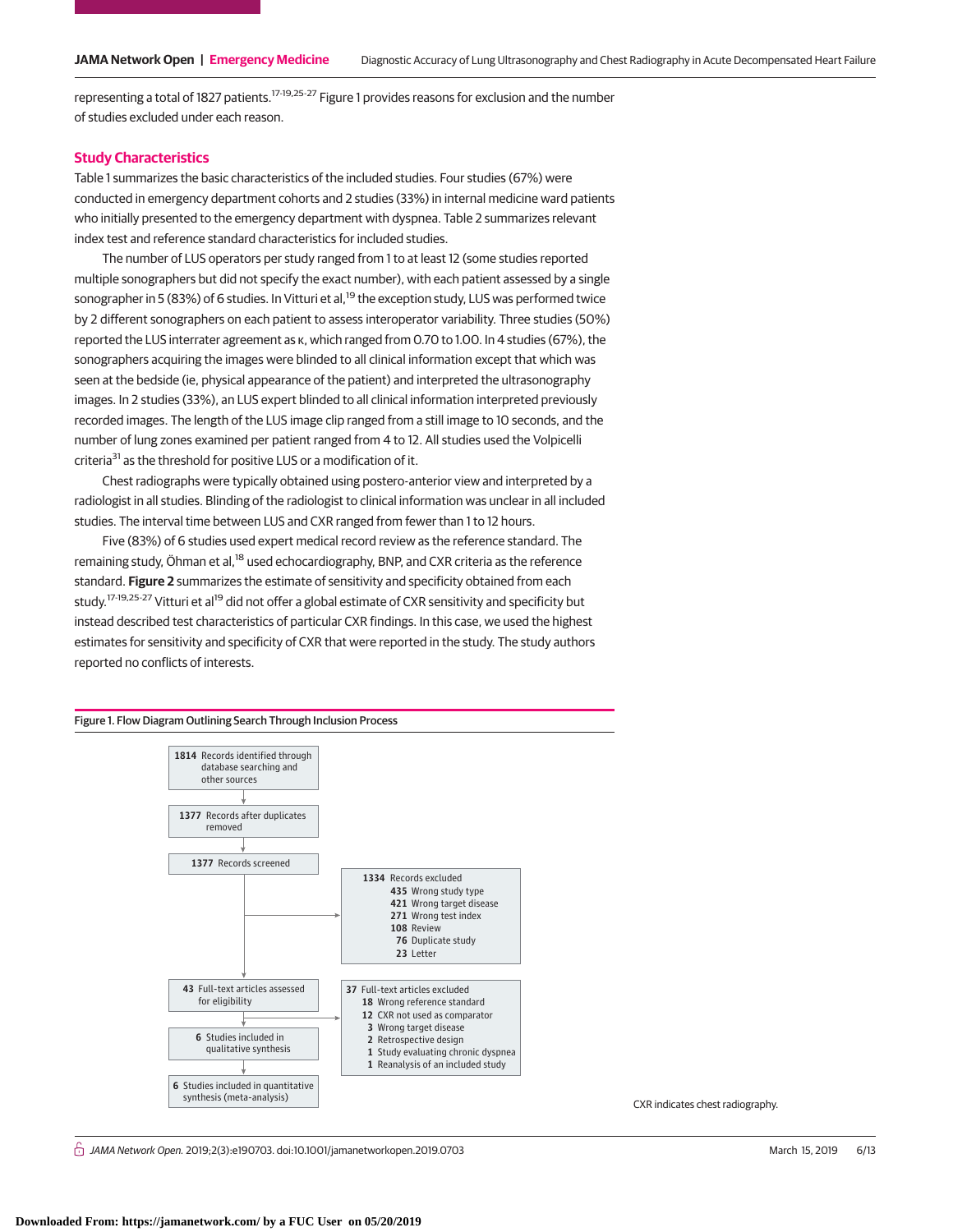#### **Primary Outcome**

For LUS, estimates of sensitivity ranged from 58% to 97% and specificity ranged from 69% to 94% among included studies. For CXR, estimates ranged from 70% to 90% for sensitivity and 61% to 98% for specificity (Figure 2).

Pooled estimates for LUS, calculated from the parameter estimates of the HSROC model, were 0.88 (95% Cl, 0.75-0.95) for sensitivity and 0.90 (95% Cl, 0.88-0.92) for specificity. In contrast, for CXR the pooled estimate for sensitivity was 0.73 (95% Cl, 0.70-0.76) and for specificity was 0.90 (95% Cl, 0.75-0.97).

The overall and the individual tests performed on the HSROC model found the relative sensitivity ratio of LUS, compared with CXR, to be 1.2 (95% CI, 1.08-1.34; P < .001) but found no difference in specificity between tests (relative specificity ratio, 1.0; 95% CI, 0.90-1.11;  $P = .96$ ).

**Table 3** shows additional test characteristics for CXR and LUS calculated from the HSROC model and from pooled ADHF prevalence in all included studies.

#### Figure 2. Forest Plots for Lung Ultrasonography and Chest Radiography

| LUS sensitivity<br>$\mathsf{A}$                                        |                        |                         |                                                     | $\mathbf{B}$<br>LUS specificity   |                        |                         |                                                     |
|------------------------------------------------------------------------|------------------------|-------------------------|-----------------------------------------------------|-----------------------------------|------------------------|-------------------------|-----------------------------------------------------|
| Study                                                                  | No. of<br>Participants | Sensitivity<br>(95% CI) |                                                     | Study                             | No. of<br>Participants | Specificity<br>(95% CI) |                                                     |
| Baker et al. <sup>25</sup> 2013                                        | 204                    | $0.63(0.48-0.79)$       |                                                     | Baker et al, 25 2013              | 204                    | $0.92(0.88-0.96)$       |                                                     |
| Pivetta et al. <sup>26</sup> 2015                                      | 1005                   | $0.90(0.88 - 0.93)$     |                                                     | Pivetta et al. <sup>26</sup> 2015 | 1005                   | $0.94(0.91-0.96)$       |                                                     |
| Sartini et al. <sup>17</sup> 2017                                      | 236                    | $0.58(0.47-0.69)$       |                                                     | Sartini et al, 17 2017            | 236                    | $0.88(0.83 - 0.93)$     |                                                     |
| Öhman et al, 18 2017                                                   | 100                    | $0.96(0.91-1.00)$       | --                                                  | Öhman et al. <sup>18</sup> 2017   | 100                    | $0.81(0.69 - 0.93)$     |                                                     |
| Vitturi et al. <sup>19</sup> 2011                                      | 152                    | $0.97(0.93 - 1.00)$     |                                                     | Vitturi et al. <sup>19</sup> 2011 | 152                    | $0.79(0.69 - 0.88)$     |                                                     |
| Perrone et al, <sup>27</sup> 2017                                      | 130                    | $0.91(0.86 - 0.97)$     | --                                                  | Perrone et al, <sup>27</sup> 2017 | 130                    | $0.69(0.54-0.85)$       |                                                     |
|                                                                        |                        |                         | 0.4 0.5 0.6 0.7 0.8 0.9 1.0<br>Sensitivity (95% CI) |                                   |                        |                         | 0.4 0.5 0.6 0.7 0.8 0.9 1.0<br>Specificity (95% CI) |
| <b>CXR</b> sensitivity<br>c                                            |                        |                         |                                                     | <b>CXR</b> specificity<br>D       |                        |                         |                                                     |
| Study                                                                  | No. of<br>Participants | Sensitivity<br>(95% CI) |                                                     | Study                             | No. of<br>Participants | Specificity<br>(95% CI) |                                                     |
|                                                                        | 204                    | $0.76(0.61-0.90)$       |                                                     | Baker et al, 25 2013              | 204                    | $0.98(0.95 - 1.00)$     |                                                     |
|                                                                        | 1005                   | $0.70(0.65 - 0.74)$     |                                                     | Pivetta et al, 26 2015            | 1005                   | $0.82(0.79-0.85)$       |                                                     |
| Pivetta et al, <sup>26</sup> 2015<br>Sartini et al. <sup>17</sup> 2017 | 236                    | $0.75(0.66 - 0.83)$     |                                                     | Sartini et al, 17 2017            | 236                    | $0.86(0.80-0.92)$       |                                                     |
| Baker et al, 25 2013<br>Öhman et al, 18 2017                           | 100                    | $0.90(0.82 - 0.98)$     |                                                     | Öhman et al, 18 2017              | 100                    | $0.92(0.84 - 0.99)$     |                                                     |
| Vitturi et al. <sup>19</sup> 2011                                      | 152                    | $0.78(0.67 - 0.89)$     |                                                     | Vitturi et al, <sup>19</sup> 2011 | 152                    | $0.98(0.95 - 1.00)$     |                                                     |
| Perrone et al, <sup>27</sup> 2017                                      | 130                    | $0.73(0.64 - 0.83)$     |                                                     | Perrone et al. <sup>27</sup> 2017 | 130                    | $0.61(0.47-0.75)$       |                                                     |

CXR indicates chest radiography; LUS, lung ultrasonography.

Table 3. Test Characteristics of Lung Ultrasonography and Chest Radiography<sup>a</sup>

| <b>Index Test</b> | <b>Positive Likelihood Ratio</b><br>$(95%$ CI) | Negative Likelihood Ratio<br>(95% CI) | <b>PPV</b><br>$(95\%$ CI) <sup>b</sup> | <b>NPV</b><br>$(95\%$ CI) <sup>b</sup> | Sensitivity<br>$(95\%$ CI) <sup>c</sup> | <b>Specificity</b><br>$(95\%$ CI) <sup>c</sup> |
|-------------------|------------------------------------------------|---------------------------------------|----------------------------------------|----------------------------------------|-----------------------------------------|------------------------------------------------|
| <b>CXR</b>        | $7.36(2.70-20.07)$                             | $0.30(0.26-0.35)$                     | $0.86(0.69-0.95)$                      | $0.80(0.75-0.83)$                      | $0.73(0.70-0.76)$                       | $0.90(0.75-0.97)$                              |
| LUS               | $8.63(6.93-10.74)$                             | $0.14(0.06-0.29)$                     | $0.88(0.83 - 0.90)$                    | $0.90(0.81-0.95)$                      | $0.88(0.75-0.95)$                       | $0.90(0.88-0.92)$                              |

Abbreviations: LUS, lung ultrasonography; CXR, chest radiography; NPV, negative predictive value; PPV, positive predictive value.

a All estimates calculated using the hierarchical summary receiver operating characteristic model.

<sup>b</sup> Taking into account the minimum (20%) and maximum (62%) prevalence across studies for LUS, the PPV ranged from 0.68 to 0.93 and the NPV ranged from 0.82 to 0.97. For CXR, the PPV ranged from 0.65 to 0.92 and the NPV ranged from 0.68 to 0.93.

<sup>c</sup> Sensitivity analysis was performed using the highest sensitivity and corresponding specificity and again for the highest specificity and corresponding sensitivity for CXR parameters in Vitturi et al.<sup>19</sup> The results did not differ from the main analysis in that relative sensitivity and the log ratio test remained statistically significant.

 $\stackrel{\frown}{\Pi}$  JAMA Network Open. 2019;2(3):e190703. doi:10.1001/jamanetworkopen.2019.0703 (Reprinted) March 15, 2019 7/13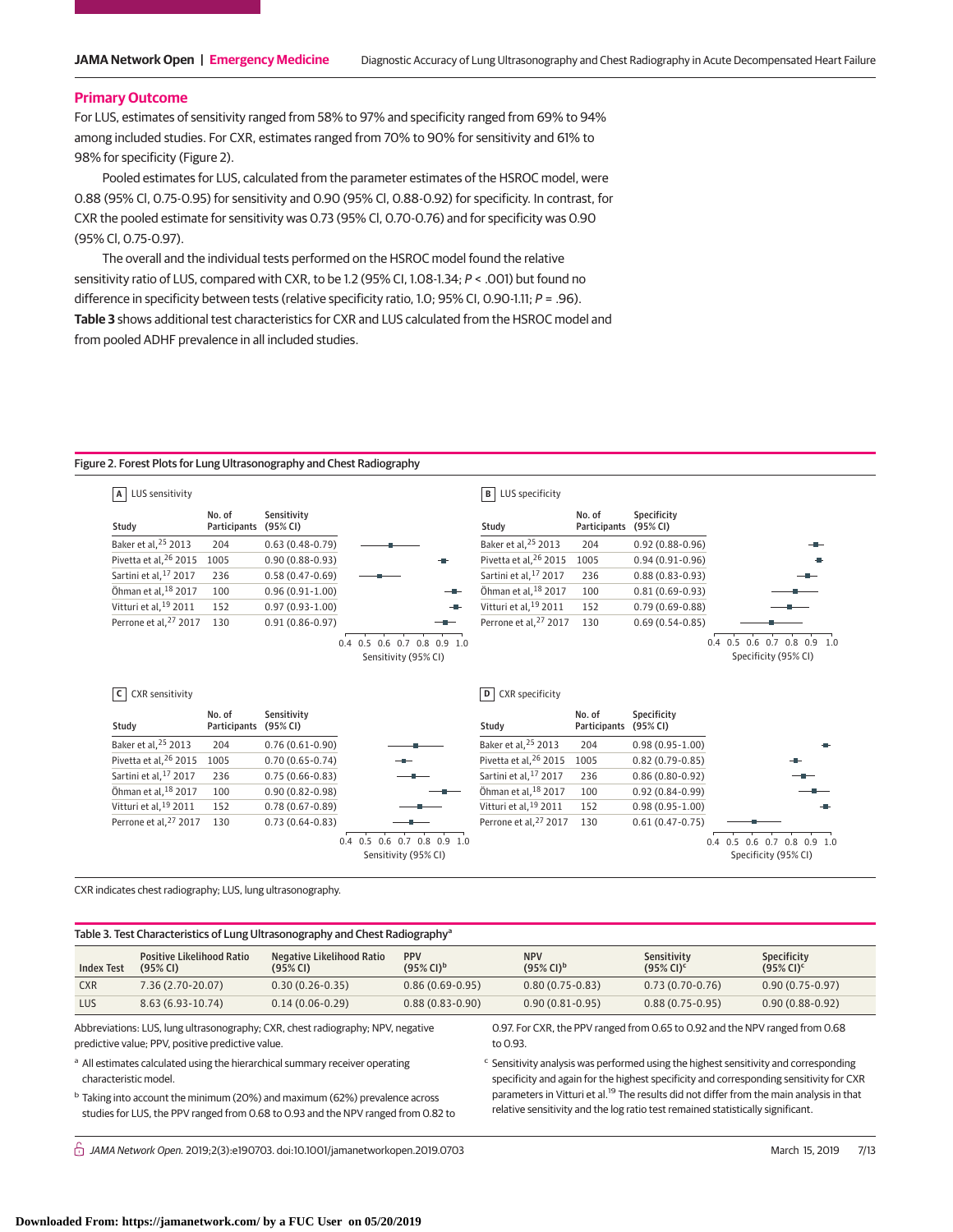#### **Assessment of Risk of Bias and Applicability**

The results of the risk of bias and applicability concern assessment of individual studies using the QUADAS-2 tool are shown in eTable 2 in the [Supplement.](https://jama.jamanetwork.com/article.aspx?doi=10.1001/jamanetworkopen.2019.0703&utm_campaign=articlePDF%26utm_medium=articlePDFlink%26utm_source=articlePDF%26utm_content=jamanetworkopen.2019.0703) Cohen κ was 0.36 (95% CI, 0.08-0.64) and Gwet AC1 was 0.61 (95% CI, 0.40-0.83), indicating fair to substantial interrater agreement beyond that of chance of QUADAS-2 assessments.<sup>29</sup> These results are within the range of findings in other studies that used QUADAS-2 as the quality assessment tool.<sup>28</sup> With regard to the patient selection domain, enrollment in 3 of the 6 trials (50%) was not consecutive but rather a convenience sample based on the availability of an LUS sonographer. Although it is possible that convenience sampling introduced an element of spectrum bias (ie, sicker patients may present at night rather than the day), it is unlikely to have greatly affected the relative performance of LUS to CXR. Given that all CXRs were interpreted by a radiologist, available expertise in CXR interpretation was unlikely to have contributed to a relative difference in accuracy between imaging modalities for the included studies with convenience samples.

The reference standard domain was found to be at high risk of bias across all studies. Study adjudicators for 5 of the 6 included studies (83%) had access to CXR results during medical record audit, suggesting review bias. The 1 remaining study, Öhman et al,<sup>18</sup> had CXR incorporated into the reference standard criteria, demonstrating incorporation bias. Thus, reference standard results were at high risk of bias, likely leading to overestimates in CXR accuracy across all studies.

Both Perrone et al<sup>27</sup> and Vitturi et al<sup>19</sup> were found to be at high risk of bias in the flow and timing domain, with CXR performed several hours before LUS. Given that symptomatic patients may have received diuretics in the interval between index tests, we expected this intervention to underestimate LUS sensitivity compared with CXR.

With regard to the applicability assessment, only 1 study met the criteria for high concern. Sartini et al<sup>17</sup> included patients who did not match the review question for the patient selection domain, as 50 study participants (37%) were treated for ADHF prior to undergoing CXR and LUS. Therefore, the imaging study was not used in the initial decision to diagnose or treat ADHF. No other concerns were found regarding applicability to the research question in any other domain.

Although not part of the QUADAS- 2 assessment, unclear or incomplete blinding of LUS and CXR interpreters to clinical data occurred. In 4 of the 6 included studies (67%), LUS was interpreted by the sonographer who obtained the images; although the sonographers were blinded to all other clinical information, they may have seen information at the bedside that could have affected their interpretation. Similarly, to what extent the radiologists were blinded to clinical data was unclear in all but 2 studies: Baker et al<sup>25</sup> reported that radiologists routinely reviewed previous chest imaging, and Öhman et al<sup>18</sup> reported blinding of radiologists to laboratory data and final diagnosis only.

#### **Assessment of Variability**

Visual inspection of the forest plot for LUS sensitivity revealed 2 potential outliers, Baker et al25 and Sartini et al,<sup>17</sup> both of which reported LUS sensitivities lower than almost all of the other studies on this topic. Visual inspection of the SROC curves (eFigure 2 in the [Supplement\)](https://jama.jamanetwork.com/article.aspx?doi=10.1001/jamanetworkopen.2019.0703&utm_campaign=articlePDF%26utm_medium=articlePDFlink%26utm_source=articlePDF%26utm_content=jamanetworkopen.2019.0703) demonstrated that the distribution of accuracy estimates found in each study followed the best-fit SROC curve, supporting the idea that differences in the threshold used to define a positive result between studies explain some of the variability observed between LUS results. Spearman rank correlation coefficient (ρ = 0.6) provided further evidence of the threshold effect contributing to the variability seen between studies for LUS but not for CXR. We were unable to evaluate variability based on spectrum of disease as no studies of outpatient or intensive care unit cohorts met the inclusion criteria.

A possible outlier for CXR sensitivity was the high estimate in Öhman et al,<sup>18</sup> which may be associated with incorporation bias: CXR was part of the reference standard criteria in that study.

A possible outlier for CXR specificity was the low estimate in Perrone et al,<sup>27</sup> which may be explained by 10% of patients having both pulmonary and cardiac processes associated with their abnormal imaging findings. Consistent with this premise, the LUS specificity estimate was lower in Perrone et al,<sup>27</sup> compared with other included studies.

 $\stackrel{\frown}{\Pi}$  JAMA Network Open. 2019;2(3):e190703. doi:10.1001/jamanetworkopen.2019.0703 (Reprinted) March 15, 2019 8/13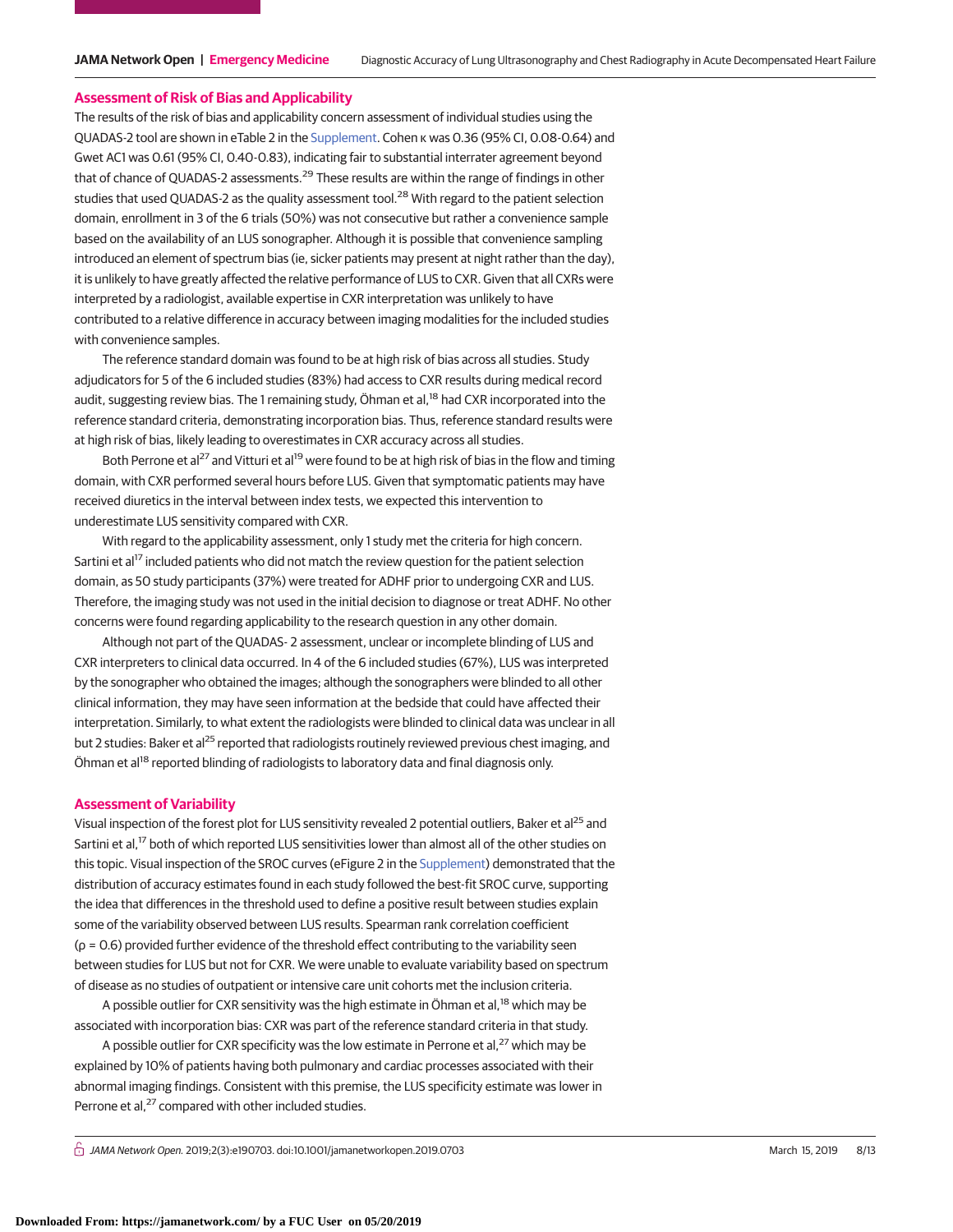#### **Discussion**

Among adults presenting to a hospital setting for acute dyspnea, a 15% absolute difference in sensitivity was found between LUS and CXR (0.88 vs 0.73), favoring LUS, but no statistically significant difference in specificity was found for the detection of pulmonary edema from ADHF. Specifically, for every 100 patients presenting with dyspnea owing to cardiogenic pulmonary edema, LUS can diagnose 15 more cases than CXR without an increase in the number of false-positives. In addition, we identified threshold effect to be a likely contributor to the variability seen in LUS accuracy results. The estimates for sensitivity and specificity are in agreement with other systematic reviews that evaluated the accuracy of LUS in the diagnosis of cardiogenic pulmonary edema.<sup>37-39</sup> To our knowledge, this is the first study that compared LUS accuracy with that of CXR by including only studies that performed both tests in all study participants, thereby minimizing the risk of bias and confounding owing to the differences in reference standards and study design. We chose this methodologic approach to prioritize internal validity over statistical power, knowing that it would result in fewer included studies. In spite of this tradeoff, the analysis of these data demonstrates that LUS, compared with CXR, has better sensitivity in the detection of pulmonary edema from ADHF and has comparable specificity.

The high variability present between LUS sensitivity results appears to be driven by the lower estimates of LUS sensitivity found in Sartini et al<sup>17</sup> and Baker et al.<sup>25</sup> In these studies, LUS was acquired using a still image or a 3-second video clip. It has been shown that shorter clips can underestimate the number of B-lines seen.<sup>40,41</sup> The short clip length used in both Sartini et al<sup>17</sup> and Baker et al<sup>25</sup> studies may explain their lower estimates of LUS sensitivity. In addition, in Sartini et al,<sup>17</sup> 50 patients (37%) received diuretic therapy prior to presentation to the emergency department. In a subgroup analysis that excluded these patients, LUS sensitivity was found to be 83% and specificity was found to be 86%, whereas CXR was found to be 64% sensitive and 94% specific. Signs of pulmonary edema seen on CXR are known to lag in resolution.<sup>42</sup> In contrast, LUS findings may be more responsive to dynamic changes in volume status.<sup>43-45</sup> Therefore, the low sensitivity of LUS in the main analysis may have been associated with the resolution of LUS abnormalities from diuretics administered prior to LUS testing. The test characteristics in the post hoc subgroup analysis that excluded those with prehospital diuretics are more consistent with the available evidence on the accuracy of LUS<sup>37-39</sup>

In addition to improved accuracy, LUS may offer other benefits compared with CXR, including avoidance of ionizing radiation and immediate availability of results. Lung ultrasonography has also be shown to be easy for clinicians to learn, perform, and interpret.<sup>37,46-49</sup> As presented in the clinical practice guidelines, the role of CXR in the evaluation of ADHF is, in part, to assess other causes of dyspnea. Because LUS has been shown to offer comparable or superior accuracy over many of the other most common causes of dyspnea,<sup>10-12,50</sup> it has the potential to become an initial imaging modality in the evaluation of patients with dyspnea. Future prospective studies are needed to determine if the use of LUS in the initial evaluation of adults presenting with dyspnea improves diagnosis, treatment, and outcomes of patients with ADHF.

## **Limitations**

The main limitation of this systematic review with meta-analysis is the small number of included studies. Including only studies that evaluated the accuracy of both LUS and CXR to minimize bias contributed to the small number of included studies. This limited inclusion, in turn, decreased the precision of our estimates as well as our ability to formally evaluate for possible causes of variability, including clinical setting, using subgroup analysis, and meta-regression. However, on visual inspection of all forest plots (Figure 2), no clear evidence of a difference in test characteristic estimates was found between emergency department and inpatient cohorts for either imaging modality.

 $\stackrel{\frown}{\Pi}$  JAMA Network Open. 2019;2(3):e190703. doi:10.1001/jamanetworkopen.2019.0703 (Reprinted) March 15, 2019 9/13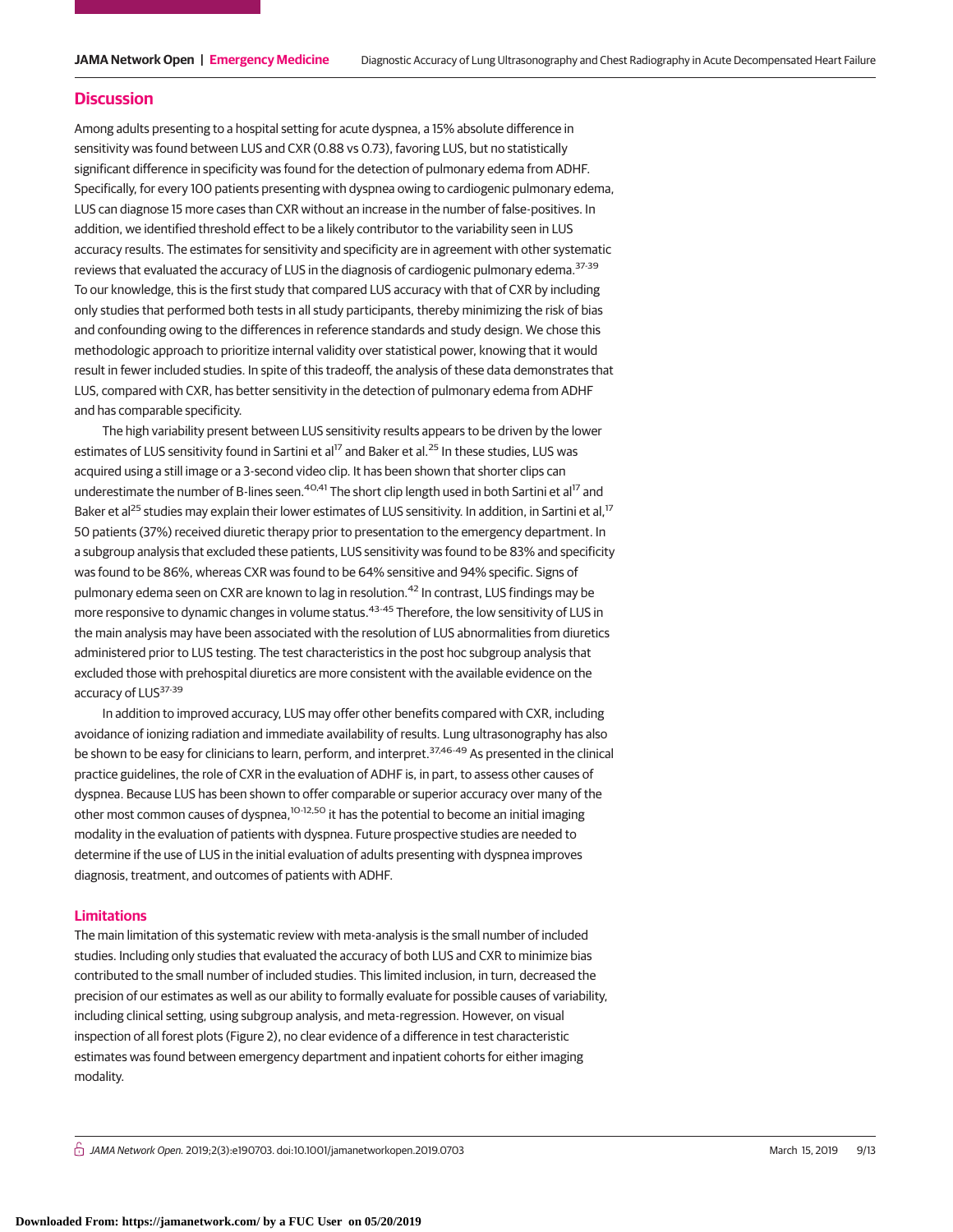Another important limitation is the risk of bias introduced by the lack of blinding of outcome adjudicators to CXR in 5 of the studies and by the incorporation of CXR as part of the reference standard in the remaining study. Thus, the direction of bias across all included studies likely favors CXR. In addition, these results are generalizable only to patients presenting to the hospital with acute dyspnea. The study is representative of a large proportion of the studies investigating LUS accuracy for cardiogenic pulmonary edema.<sup>37</sup>

# **Conclusions**

The findings suggest that LUS is as specific and more sensitive than CXR in the identification of cardiogenic pulmonary edema. Given the potential advantages of its use, LUS should be considered as an adjunct imaging modality in the evaluation of patients with dyspnea at risk of ADHF.

#### **ARTICLE INFORMATION**

**Accepted for Publication:** January 25, 2019.

**Published:** March 15, 2019. doi[:10.1001/jamanetworkopen.2019.0703](https://jama.jamanetwork.com/article.aspx?doi=10.1001/jamanetworkopen.2019.0703&utm_campaign=articlePDF%26utm_medium=articlePDFlink%26utm_source=articlePDF%26utm_content=jamanetworkopen.2019.0703)

**Open Access:** This is an open access article distributed under the terms of the [CC-BY License.](https://jamanetwork.com/journals/jamanetworkopen/pages/instructions-for-authors#SecOpenAccess/?utm_campaign=articlePDF%26utm_medium=articlePDFlink%26utm_source=articlePDF%26utm_content=jamanetworkopen.2019.0703) © 2019 Maw AM et al. JAMA Network Open.

**Corresponding Author:** Anna M. Maw, MD, MS, Division of Hospital Medicine, University of Colorado, 2937 Florence St, Denver, CO, 80238 [\(anna.maw@ucdenver.edu\)](mailto:anna.maw@ucdenver.edu).

**Author Affiliations:** Division of Hospital Medicine, University of Colorado, Aurora (Maw, Hassanin, Salame); Division of Cardiology, University of Colorado School of Medicine, Aurora (Ho, Daugherty); Division of Cardiology, VA Eastern Colorado Health Care System, Aurora (Ho); Department of Radiology, University of Ottawa, Ottawa, Ontario, Canada (McInnes); Clinical Epidemiology Program, Ottawa Hospital Research Institute, Ottawa, Ontario, Canada (McInnes); Adult and Child Consortium for Health Outcomes Research and Delivery Science, Aurora, Colorado (Moss, Juarez-Colunga, Daugherty); Rocky Mountain Prevention Research Center, Aurora, Colorado (Juarez-Colunga); Division of Pulmonary and Critical Care Medicine and Division of General and Hospital Medicine, The University of Texas School of Medicine at San Antonio, San Antonio (Soni); Section of Hospital Medicine, South Texas Veterans Health Care System, San Antonio (Soni); Institute of Cardiology/University Foundation of Cardiology, Porto Alegre, Brazil (Miglioranza); Department of Emergency Medicine, Brigham and Women's Hospital, Boston, Massachusetts (Platz); Harvard Medical School, Boston, Massachusetts (Platz); Health Sciences Library, University of Colorado, Aurora (DeSanto); Division of Hospital Medicine, University of Texas Southwestern Medical Center, Dallas (Sertich).

**Author Contributions:** Dr Maw had full access to all of the data in the study and takes responsibility for the integrity of the data and the accuracy of the data analysis. Drs Maw and Hassanin contributed equally to this work.

Concept and design: Maw, Hassanin, McInnes, Daugherty.

Acquisition, analysis, or interpretation of data: Maw, Hassanin, Ho, McInnes, Moss, Juarez-Colunga, Soni, Miglioranza, Platz, DeSanto, Sertich, Salame.

Drafting of the manuscript: Maw, Hassanin, Moss, Soni, DeSanto, Sertich.

Critical revision of the manuscript for important intellectual content: Maw, Hassanin, Ho, McInnes, Moss, Juarez-Colunga, Soni, Miglioranza, Platz, Salame, Daugherty.

Statistical analysis: Maw, Moss, Juarez-Colunga.

Obtained funding: Soni.

Administrative, technical, or material support: Maw, Hassanin, Soni, Miglioranza, DeSanto.

Supervision: Maw, Hassanin, Soni, Miglioranza, Daugherty.

**Conflict of Interest Disclosures:** Dr Ho reported that he is supported by grants from the National Heart, Lung, and Blood Institute (NHLBI) and VA Health Services Research and Development Service; serving on a steering committee for a clinical trial on medication adherence for Janssen, Inc; and being the deputy editor for Circulation: Cardiovascular Quality and Outcomes. Dr Soni reported receiving grant HX002263-01A1 from the US Department of Veterans Affairs Quality Enhancement Research Initiative Partnered Evaluation Initiative outside of the submitted work. Dr Miglioranza reported receiving grants from Rio Grande do Sul State governmental agency for research support, grants from Brazilian governmental agency for research support, and grants from Brazilian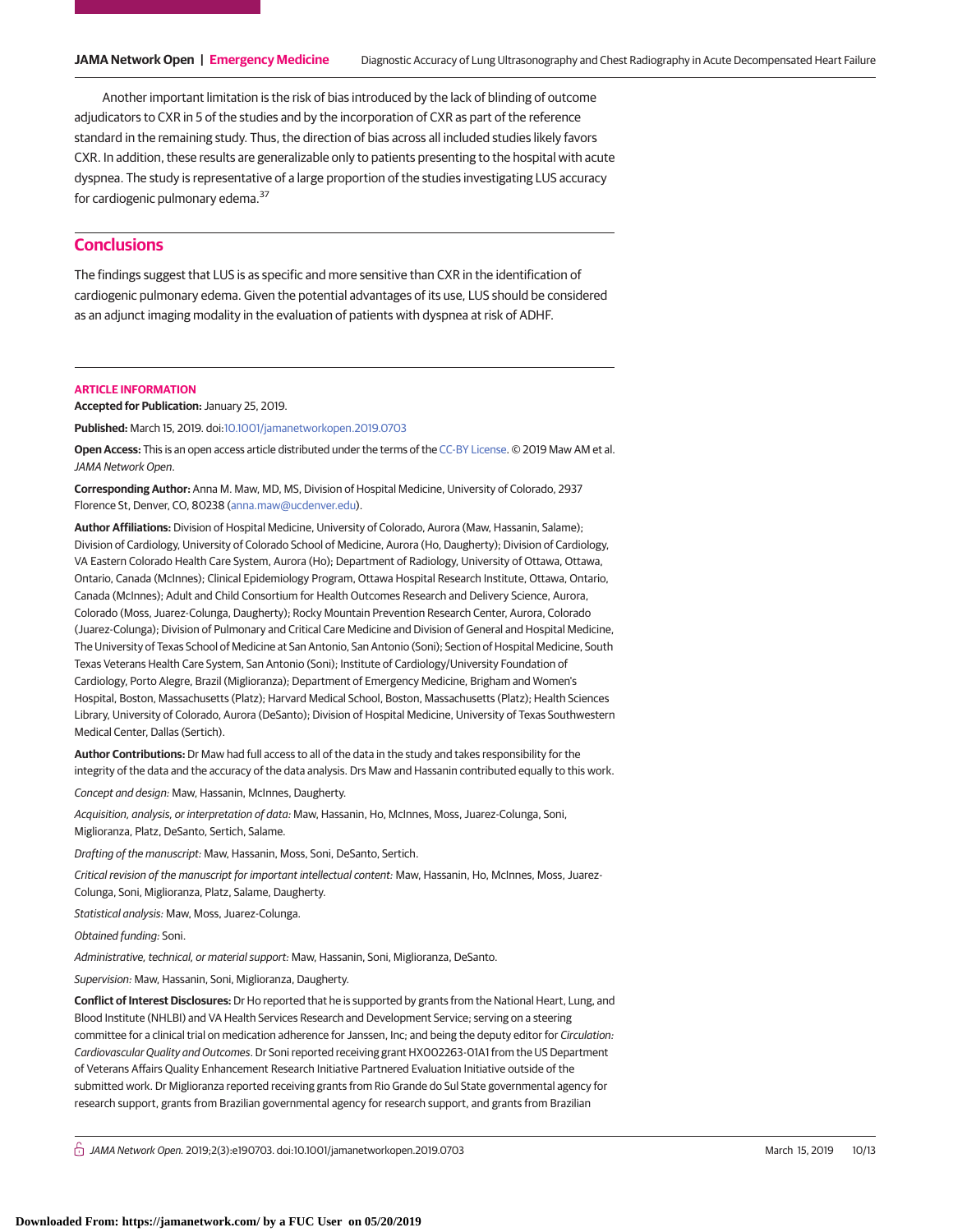governmental agency for postgraduate support (Coordenação de Aperfeiçoamento de Pessoal de Nível Superior— CAPES) during the conduct of the study. Dr Platz reported receiving grant K23 HL123533 from the NHLBI outside of the submitted work. Dr Daugherty reported receiving grant R01 HL133343 from the NHLBI and grant 15SFDRN24470027 from the American Heart Association (AHA) during the conduct of the study as well as grants from the National Institutes of Health and from the AHA outside of the submitted work. No other disclosures were reported.

**Disclaimer:** The views expressed herein represent those of the authors and do not necessarily represent the official views of the National Heart, Lung, and Blood Institute or the American Heart Association.

#### **REFERENCES**

**1**. Ray P, Birolleau S, Lefort Y, et al. Acute respiratory failure in the elderly: etiology, emergency diagnosis and prognosis. Crit Care. 2006;10(3):R82. doi[:10.1186/cc4926](https://dx.doi.org/10.1186/cc4926)

**2**. Rui PKK. National Hospital Ambulatory Medical Care Survey: 2014 emergency department summary tables. [https://](https://www.cdc.gov/nchs/data/nhamcs/web_tables/2014_ed_web_tables.pdf) [www.cdc.gov/nchs/data/nhamcs/web\\_tables/2014\\_ed\\_web\\_tables.pdf.](https://www.cdc.gov/nchs/data/nhamcs/web_tables/2014_ed_web_tables.pdf) Accessed June 14, 2018.

**3**. Yancy CW, Jessup M, Bozkurt B, et al; Writing Committee Members; American College of Cardiology Foundation/American Heart Association Task Force on Practice Guidelines. 2013 ACCF/AHA guideline for the management of heart failure: a report of the American College of Cardiology Foundation/American Heart Association Task Force on practice guidelines. Circulation. 2013;128(16):e240-e327. doi[:10.1161/CIR.](https://dx.doi.org/10.1161/CIR.0b013e31829e8776) [0b013e31829e8776](https://dx.doi.org/10.1161/CIR.0b013e31829e8776)

**4**. Ponikowski P, Voors AA, Anker SD, et al. 2016 ESC Guidelines for the Diagnosis and Treatment of Acute and Chronic Heart Failure. Rev Esp Cardiol (Engl Ed). 2016;69(12):1167. doi[:10.1016/j.rec.2016.11.005](https://dx.doi.org/10.1016/j.rec.2016.11.005)

**5**. Matsue Y, Damman K, Voors AA, et al. Time-to-furosemide treatment and mortality in patients hospitalized with acute heart failure.J Am Coll Cardiol. 2017;69(25):3042-3051. doi[:10.1016/j.jacc.2017.04.042](https://dx.doi.org/10.1016/j.jacc.2017.04.042)

**6**. Peacock WF, Emerman C, Costanzo MR, Diercks DB, Lopatin M, Fonarow GC. Early vasoactive drugs improve heart failure outcomes. Congest Heart Fail. 2009;15(6):256-264. doi[:10.1111/j.1751-7133.2009.00112.x](https://dx.doi.org/10.1111/j.1751-7133.2009.00112.x)

**7**. Collins SP, Lindsell CJ, Storrow AB, Abraham WT; ADHERE Scientific Advisory Committee, Investigators and Study Group. Prevalence of negative chest radiography results in the emergency department patient with decompensated heart failure. Ann Emerg Med. 2006;47(1):13-18. doi[:10.1016/j.annemergmed.2005.04.003](https://dx.doi.org/10.1016/j.annemergmed.2005.04.003)

**8**. Mueller-Lenke N, Rudez J, Staub D, et al. Use of chest radiography in the emergency diagnosis of acute congestive heart failure. Heart. 2006;92(5):695-696. doi[:10.1136/hrt.2005.074583](https://dx.doi.org/10.1136/hrt.2005.074583)

**9**. Peacock WF, Braunwald E, Abraham W, et al. National Heart, Lung, and Blood Institute working group on emergency department management of acute heart failure: research challenges and opportunities.J Am Coll Cardiol. 2010;56(5):343-351. doi[:10.1016/j.jacc.2010.03.051](https://dx.doi.org/10.1016/j.jacc.2010.03.051)

**10**. Yousefifard M, Baikpour M, Ghelichkhani P, et al. Screening performance characteristic of ultrasonography and radiography in detection of pleural effusion; a meta-analysis. Emerg (Tehran)[. 2016;4\(1\):1-10.](https://www.ncbi.nlm.nih.gov/pubmed/26862542)

**11**. Chavez MA, Shams N, Ellington LE, et al. Lung ultrasound for the diagnosis of pneumonia in adults: a systematic review and meta-analysis. Respir Res. 2014;15:50. doi[:10.1186/1465-9921-15-50](https://dx.doi.org/10.1186/1465-9921-15-50)

**12**. Alrajab S, Youssef AM, Akkus NI, Caldito G. Pleural ultrasonography versus chest radiography for the diagnosis of pneumothorax: review of the literature and meta-analysis. Crit Care. 2013;17(5):R208. doi[:10.1186/cc13016](https://dx.doi.org/10.1186/cc13016)

**13**. Lichtenstein D, Mézière G, Biderman P, Gepner A, Barré O. The comet-tail artifact: an ultrasound sign of alveolar-interstitial syndrome. Am J Respir Crit Care Med. 1997;156(5):1640-1646. doi[:10.1164/ajrccm.156.5.](https://dx.doi.org/10.1164/ajrccm.156.5.96-07096) [96-07096](https://dx.doi.org/10.1164/ajrccm.156.5.96-07096)

**14**. Jambrik Z, Monti S, Coppola V, et al. Usefulness of ultrasound lung comets as a nonradiologic sign of extravascular lung water. Am J Cardiol. 2004;93(10):1265-1270. doi[:10.1016/j.amjcard.2004.02.012](https://dx.doi.org/10.1016/j.amjcard.2004.02.012)

**15**. Agricola E, Bove T, Oppizzi M, et al. "Ultrasound comet-tail images": a marker of pulmonary edema: a comparative study with wedge pressure and extravascular lung water. Chest. 2005;127(5):1690-1695. doi[:10.](https://dx.doi.org/10.1378/chest.127.5.1690) [1378/chest.127.5.1690](https://dx.doi.org/10.1378/chest.127.5.1690)

**16**. Baldi G, Gargani L, Abramo A, et al. Lung water assessment by lung ultrasonography in intensive care: a pilot study. Intensive Care Med. 2013;39(1):74-84. doi[:10.1007/s00134-012-2694-x](https://dx.doi.org/10.1007/s00134-012-2694-x)

**17**. Sartini S, Frizzi J, Borselli M, et al. Which method is best for an early accurate diagnosis of acute heart failure? Comparison between lung ultrasound, chest X-ray and NT pro-BNP performance: a prospective study. Intern Emerg Med. 2017;12(6):861-869. doi[:10.1007/s11739-016-1498-3](https://dx.doi.org/10.1007/s11739-016-1498-3)

**18**. Öhman J, Harjola VP, Karjalainen P, Lassus J. Rapid cardiothoracic ultrasound protocol for diagnosis of acute heart failure in the emergency department [published online October 3, 2017]. Eur J Emerg Med. doi[:10.1097/MEJ.](https://dx.doi.org/10.1097/MEJ.0000000000000499) [0000000000000499](https://dx.doi.org/10.1097/MEJ.0000000000000499)

 $\stackrel{\frown}{\Box}$  JAMA Network Open. 2019;2(3):e190703. doi:10.1001/jamanetworkopen.2019.0703 (Reprinted) March 15, 2019 11/13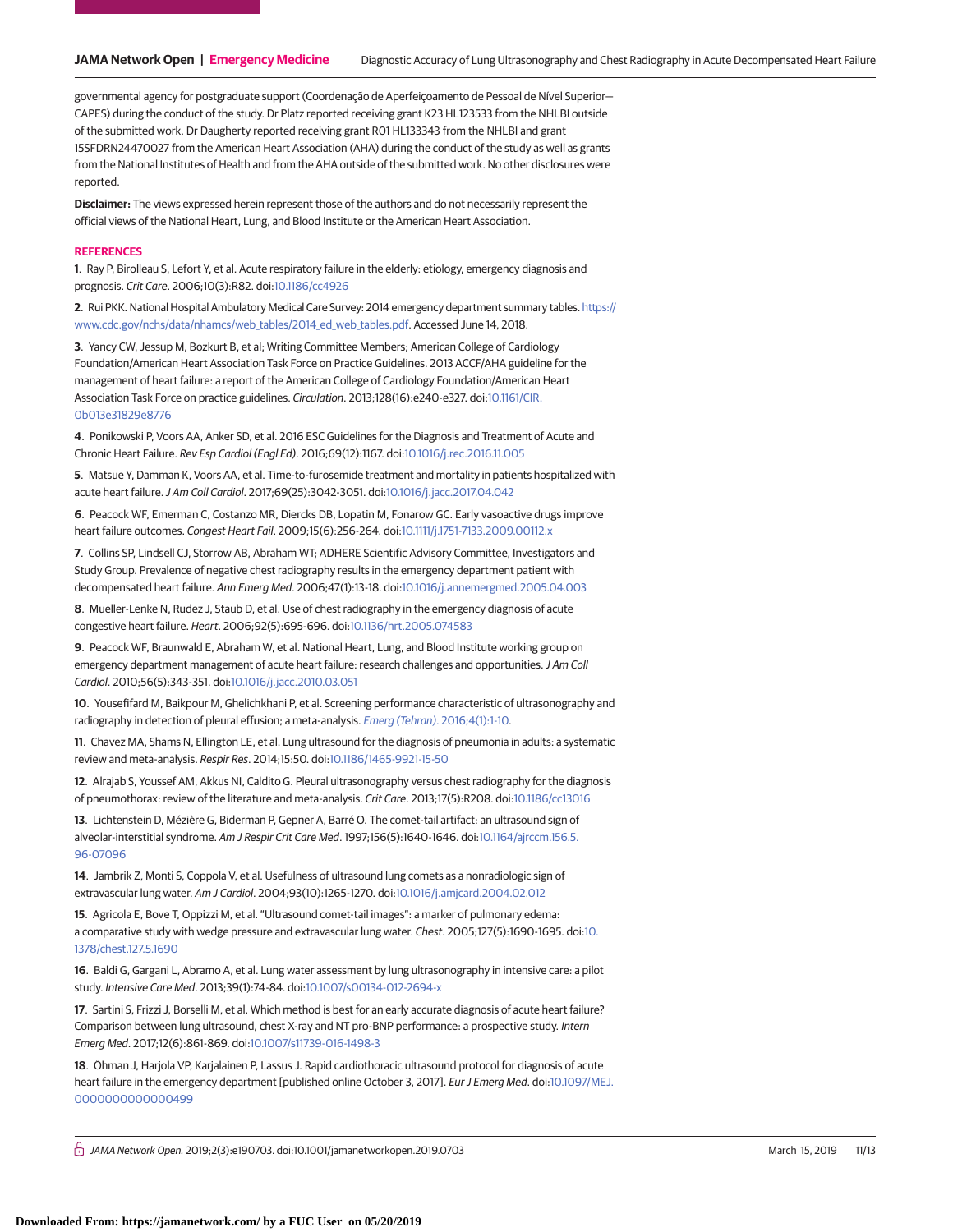**19**. Vitturi N, Soattin M, Allemand E, Simoni F, Realdi G. Thoracic ultrasonography: a new method for the work-up of patients with dyspnea().J Ultrasound. 2011;14(3):147-151. doi[:10.1016/j.jus.2011.06.009](https://dx.doi.org/10.1016/j.jus.2011.06.009)

**20**. Martindale JL, Wakai A, Collins SP, et al. Diagnosing acute heart failure in the emergency department: a systematic review and meta-analysis. Acad Emerg Med. 2016;23(3):223-242. doi[:10.1111/acem.12878](https://dx.doi.org/10.1111/acem.12878)

**21**. Wang CS, FitzGerald JM, Schulzer M, Mak E, Ayas NT. Does this dyspneic patient in the emergency department have congestive heart failure? JAMA. 2005;294(15):1944-1956. doi[:10.1001/jama.294.15.1944](https://jama.jamanetwork.com/article.aspx?doi=10.1001/jama.294.15.1944&utm_campaign=articlePDF%26utm_medium=articlePDFlink%26utm_source=articlePDF%26utm_content=jamanetworkopen.2019.0703)

**22**. Deeks JJBP, Gatsonis C. Cochrane Handbook for Systematic Reviews of Diagnostic Test Accuracy, Version 1.0.0. London, UK: The Cochrane Collaboration; 2013. [https://methods.cochrane.org/sdt/handbook-dta-reviews.](https://methods.cochrane.org/sdt/handbook-dta-reviews) Accessed June 12, 2018.

**23**. McInnes MDF, Moher D, Thombs BD, et al; the PRISMA-DTA Group. Preferred Reporting Items for a Systematic Review and Meta-analysis of Diagnostic Test Accuracy Studies: The PRISMA-DTA Statement.JAMA. 2018;319(4): 388-396. doi[:10.1001/jama.2017.19163](https://jama.jamanetwork.com/article.aspx?doi=10.1001/jama.2017.19163&utm_campaign=articlePDF%26utm_medium=articlePDFlink%26utm_source=articlePDF%26utm_content=jamanetworkopen.2019.0703)

**24**. Maw A. Accuracy of lung ultrasound versus chest x-ray for diagnosing pulmonary edema. PROSPERO. [http://](http://www.crd.york.ac.uk/PROSPERO/display_record.php?ID=CRD42017067355) [www.crd.york.ac.uk/PROSPERO/display\\_record.php?ID=CRD42017067355.](http://www.crd.york.ac.uk/PROSPERO/display_record.php?ID=CRD42017067355) Accessed June 12, 2018.

**25**. Baker K, Mitchell G, Thompson AG, Stieler G. Comparison of a basic lung scanning protocol against formally reported chest x-ray in the diagnosis of pulmonary oedema. Australas J Ultrasound Med. 2013;16(4):183-189. doi: [10.1002/j.2205-0140.2013.tb00245.x](https://dx.doi.org/10.1002/j.2205-0140.2013.tb00245.x)

**26**. Pivetta E, Goffi A, Lupia E, et al; SIMEU Group for Lung Ultrasound in the Emergency Department in Piedmont. Lung ultrasound-implemented diagnosis of acute decompensated heart failure in the ED: a SIMEU multicenter study. Chest. 2015;148(1):202-210. doi[:10.1378/chest.14-2608](https://dx.doi.org/10.1378/chest.14-2608)

**27**. Perrone T, Maggi A, Sgarlata C, et al. Lung ultrasound in internal medicine: a bedside help to increase accuracy in the diagnosis of dyspnea. Eur J Intern Med. 2017;46:61-65. doi[:10.1016/j.ejim.2017.07.034](https://dx.doi.org/10.1016/j.ejim.2017.07.034)

**28**. Whiting PF, Rutjes AW, Westwood ME, et al; QUADAS-2 Group. QUADAS-2: a revised tool for the quality assessment of diagnostic accuracy studies. Ann Intern Med. 2011;155(8):529-536. doi[:10.7326/0003-4819-155-8-](https://dx.doi.org/10.7326/0003-4819-155-8-201110180-00009) [201110180-00009](https://dx.doi.org/10.7326/0003-4819-155-8-201110180-00009)

**29**. Wongpakaran N, Wongpakaran T, Wedding D, Gwet KL. A comparison of Cohen's Kappa and Gwet's AC1 when calculating inter-rater reliability coefficients: a study conducted with personality disorder samples. BMC Med Res Methodol. 2013;13:61. doi[:10.1186/1471-2288-13-61](https://dx.doi.org/10.1186/1471-2288-13-61)

**30**. Gwet KL. Computing inter-rater reliability and its variance in the presence of high agreement. Br J Math Stat Psychol. 2008;61(Pt 1):29-48. doi[:10.1348/000711006X126600](https://dx.doi.org/10.1348/000711006X126600)

**31**. Volpicelli G, Elbarbary M, Blaivas M, et al; International Liaison Committee on Lung Ultrasound (ILC-LUS) for International Consensus Conference on Lung Ultrasound (ICC-LUS). International evidence-based recommendations for point-of-care lung ultrasound. Intensive Care Med. 2012;38(4):577-591. doi[:10.1007/](https://dx.doi.org/10.1007/s00134-012-2513-4) [s00134-012-2513-4](https://dx.doi.org/10.1007/s00134-012-2513-4)

**32**. McInnes MD, Bossuyt PM. Pitfalls of systematic reviews and meta-analyses in imaging research. Radiology. 2015;277(1):13-21. doi[:10.1148/radiol.2015142779](https://dx.doi.org/10.1148/radiol.2015142779)

**33**. Rutter CM, Gatsonis CA. Regression methods for meta-analysis of diagnostic test data. [Acad Radiol](https://www.ncbi.nlm.nih.gov/pubmed/9419705). 1995; [2\(suppl 1\):S48-S56.](https://www.ncbi.nlm.nih.gov/pubmed/9419705)

**34**. Rutter CM, Gatsonis CA. A hierarchical regression approach to meta-analysis of diagnostic test accuracy evaluations. Stat Med. 2001;20(19):2865-2884. doi[:10.1002/sim.942](https://dx.doi.org/10.1002/sim.942)

**35**. Macaskill PGC, Deeks JJ, Harbord RM, Takwoingi Y. Analysing and Presenting Results. Cochrane Handbook for Systematic Reviews of Diagnostic Test Accuracy Version 1.0. London, UK: The Cochrane Collaboration; 2010.

**36**. Moses LE, Shapiro D, Littenberg B. Combining independent studies of a diagnostic test into a summary ROC curve: data-analytic approaches and some additional considerations. Stat Med. 1993;12(14):1293-1316. doi[:10.](https://dx.doi.org/10.1002/sim.4780121403) [1002/sim.4780121403](https://dx.doi.org/10.1002/sim.4780121403)

**37**. Al Deeb M, Barbic S, Featherstone R, Dankoff J, Barbic D. Point-of-care ultrasonography for the diagnosis of acute cardiogenic pulmonary edema in patients presenting with acute dyspnea: a systematic review and metaanalysis. Acad Emerg Med. 2014;21(8):843-852. doi[:10.1111/acem.12435](https://dx.doi.org/10.1111/acem.12435)

**38**. McGivery K, Atkinson P, Lewis D, et al. Emergency department ultrasound for the detection of B-lines in the early diagnosis of acute decompensated heart failure: a systematic review and meta-analysis. CJEM. 2018;20(3): 343-352. doi[:10.1017/cem.2018.27](https://dx.doi.org/10.1017/cem.2018.27)

**39**. Wang Y, Shen Z, Lu X, Zhen Y, Li H. Sensitivity and specificity of ultrasound for the diagnosis of acute pulmonary edema: a systematic review and meta-analysis. Med Ultrason. 2018;1(1):32-36. doi[:10.11152/mu-1223](https://dx.doi.org/10.11152/mu-1223)

 $\stackrel{\frown}{\Box}$  JAMA Network Open. 2019;2(3):e190703. doi:10.1001/jamanetworkopen.2019.0703 (Reprinted) March 15, 2019 12/13